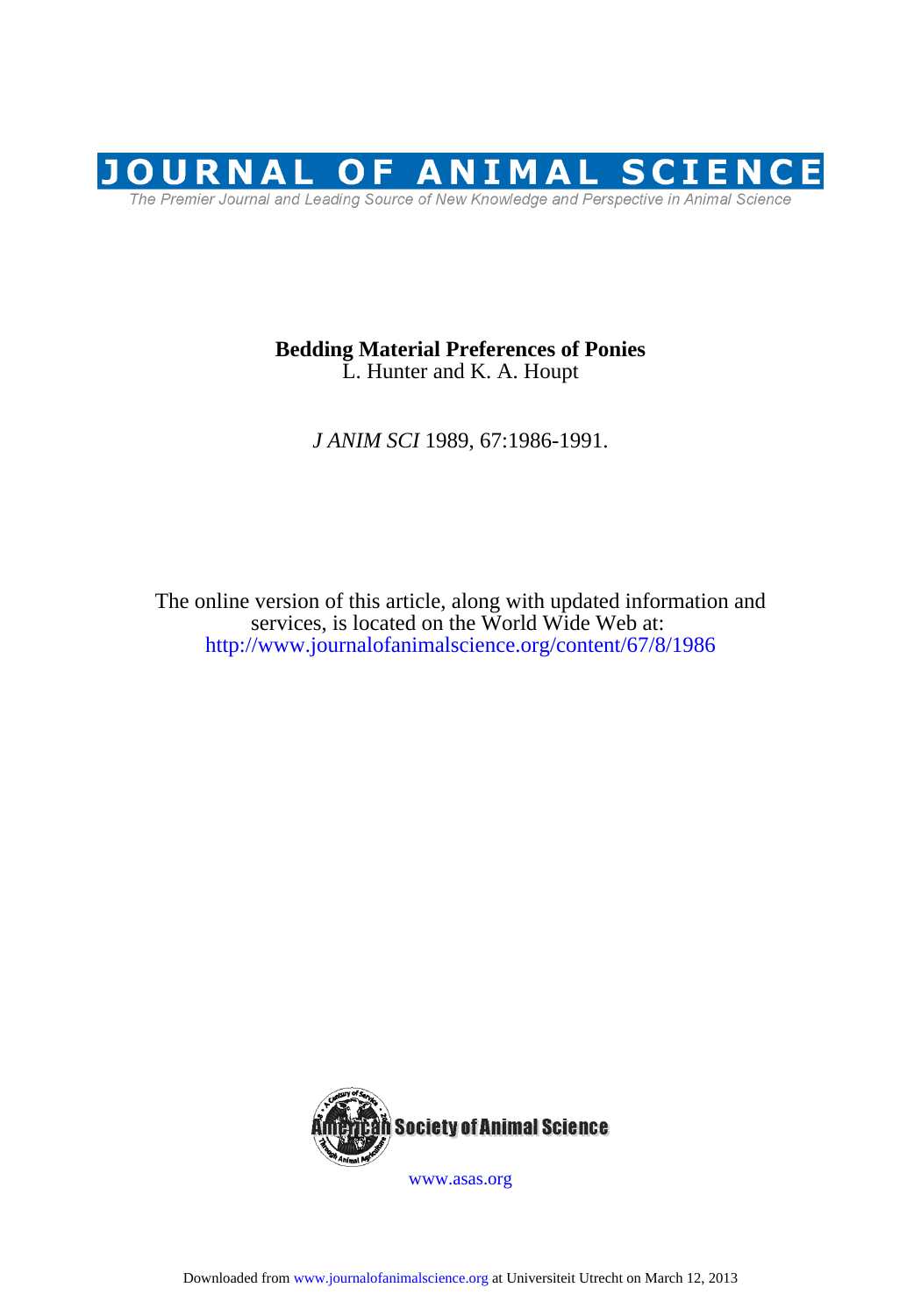# **BEDDING MATERIAL PREFERENCES OF PONIES I**

L. Hunter and K. A. Houpt<sup>2</sup>

Cornell University<sup>3</sup>, Ithaca, NY 14853

## ABSTRACT

The bedding preferences of ponies were determined using video recordings of nighttime (1900 to 0700) behavior of individually housed ponies. The ponies' behavior each minute was recorded to determine time budgets. In Exp. I, preference for bedding was determined using three mares, three stallions and two geldings given access to bedded and unbedded areas in a box stall. The ponies spent more time (66%) on the bedded area and were never observed lying on the unbedded areas. In Exp. II, three mares and six stallions were given access to a box stall, one side of which was bedded with wood shavings and the other with straw. Although some individual animals preferred one bedding over the other, neither form of bedding was preferred consistently. Time budgets in Exp. II were similar on both bedding materials. The ponies spent 12% of their nighttime lying, 2% walking, 35% eating and 50% standing inactively. Some ponies had a relatively strong preference for bedding, but the type of bedding preferred varied with the individual animal. Some individual ponies had no clear preference, but instead had a side or position preference. (Key Words: Behavior, Horses, Floor Types, Bedding, Animal Welfare.)

J. Anim. Sci. 1989. 67:1986-1991

#### **Introduction**

In their natural environment, herds of horses and ponies spent most of their time grazing and walking (Duncan, 1979; Keiper and Keenan, 1980). This is in contrast to domestic horses, many of which live in individual stalls eating diets of hay and grain and spending much of their time standing on straw, wood shavings or some other type of bedding material. The type of bedding material used by horse owners is determined largely by the price, availability and owner preference. The bedding preferences of dairy cattle (Natzke et al., 1982) and of pigs (Fraser, 1985) have been studied, as have the flooring preferences of chickens (Hughes and Black, 1973) and piglets (Farmer and Christison, 1982), but the bedding preferences of horses have not been studied.

The objectives of the present study were to determine 1) whether ponies preferred bedded to unbedded surfaces, 2) whether one type of bedding, wood shavings, was preferred over another, straw, and  $3$ ) whether the ponies exhibited different behavior on one bedding (or unbedded surface) than on the other.

## **Materials and Methods**

#### *General Methods*

**Eleven** grade, Shetland-type ponies ranging in age from 2 to 20 yr were used in the study. These included six stallions, two geldings and three mares. Each pony was tested individually and no other animal was present in the barn during the experiment. Ponies were kept in a stall measuring  $3.4 \times 2.7$  m. The stall was divided in half by a wooden board (366 cm long  $\times$  5 cm high  $\times$  2 cm wide) to prevent mixing of the two types of bedding. An automatic waterer was located in the middle of

<sup>1</sup>The authors thank P. Livesay-Wilkins and R. Foote **for**  use of ponies, and C. McCulloch and H. **Erb for** statistical consultation.

<sup>&</sup>lt;sup>2</sup>Reprint requests: K. A. Houpt, Dept. of Physiol., New York State College of Vet. Med., Cornell Univ., Ithaca, 14853-6401.

<sup>&</sup>lt;sup>3</sup>Dept. of Physiol., New York State College of Vet. Med.

Received August 8, 1988. Accepted January 25, 1989.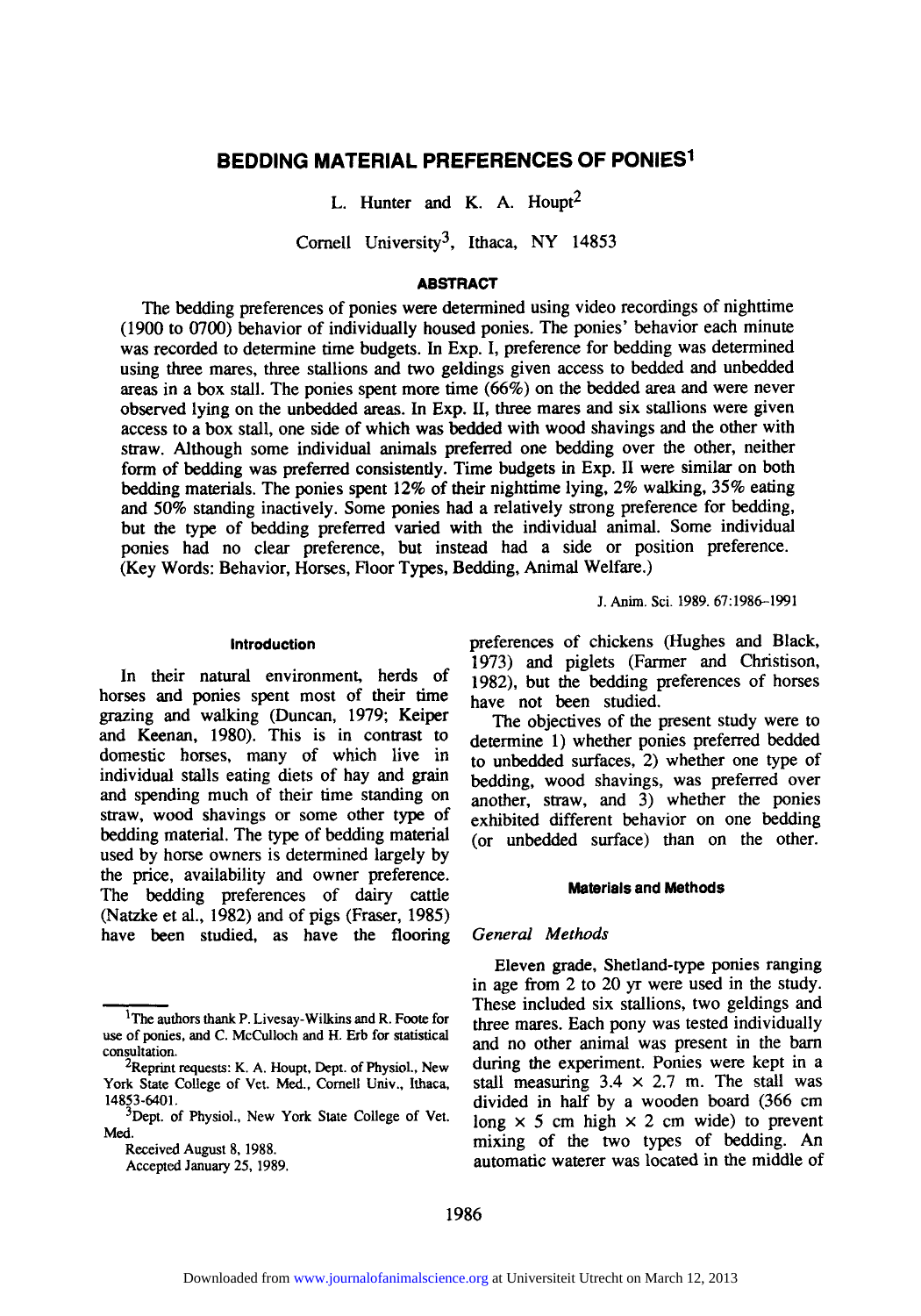the front of the stall so that water could be obtained while the horse was standing on either side of the stall. There also was a manger and a salt block on each side of the stall. Each pony was fed 2.5 kg hay and .5 kg grain at 0900 and again at 1700. Half was placed in each manger to ensure that the pony sampled each side of the stall. Lights were on over the stall 24 h/d (approximately 400 lux) to permit video taping.

The activity of each pony was recorded using a video camera<sup>4</sup> and time-lapse re- $\text{corder}^5$  set at 1/6 normal speed. Recordings were made only at night, between 1900 and 0700 for Exp. 1 and between 1800 and 0900 for Exp. 2. Video tapes were played back at normal speed, and scan samples of the pony's behavior were made every 60 s (Altmann, 1974). Both the side of the stall occupied and the pony's activity were recorded. The activities were mutually exclusive, in that if the pony were engaged in one activity, it could not be engaged in another simultaneously (i.e., if a pony were standing and eating, its activity would be recorded as eating and not as standing). The list of activities summarized included standing (not engaged in another behavior), walking, lying (lying sternally or lying laterally), eating (eating hay, grain, bedding, feces, or salt, or drinking), and other miscellaneous behaviors that included eliminating (urinating or defecating), grooming (rubbing or rolling), masturbating and exhibiting the flehmen lip curl.

# *Statistical Analysis*

A Wilcoxon signed ranked test was used to determine whether the percentage of time spent on wood shavings was significantly different from 50%, that is, whether more time was spent on wood shavings than on the other types of surfaces (concrete or straw). Further Wilcoxon signed ranked tests were performed to determine whether the time spent in each behavior was spent equally on each surface type. For example, if ponies spent 10% of their time lying down, was 5% spent on wood shavings and 5% on concrete? In order to test for significance of these subdivisions, the

Bonferroni criterion was used (Fleiss, 1986). Each individual contrast was set at a significance level equal to the overall significance level (in this case,  $P < .05$ ) divided by the number of contrasts (in this case, three for standing, lying and eating).

*Experiment 1. Bedding vs No Bedding.*  Wood shavings were put on one side of the stall and the other side was left bare with a concrete floor. Three pony stallions, three mares and two geldings were used in Exp. 1 to test for preferences between bedded (wood shavings) and unbedded (concrete floor) areas. The animals were observed sequentially from September 1987 to March 1988. Each pony was observed for 6 d. In order to control for side preferences, after 3 d the concrete on one side of the stall was covered with wood shavings and the wood shavings on the other side of the stall were removed, leaving a bare concrete floor.

*Experiment 2. Straw vs Wood Shavings.* Six stallions and three mares were tested for bedding preferences between wood shavings and straw. These animals included the stallions and mares used in the first experiment plus three additional stallions. Wood shavings were used for bedding on one side of the stall and straw was used on the other side. The six pony stallions were observed sequentially from June 1986 to July 1986. Each stallion was allowed 2 h of exercise in a small corral 6 d per week. The three mares were observed from January 1987 to March 1988 and were not exercised. Each pony was observed for 6 d. To control for side preferences, the bedding was reversed after 3 d (i.e., the straw bedding on one side of the stall was replaced with wood shavings, and the wood shavings on the other side were replaced with straw.)

#### **Resu|ts**

*Expertment 1. Bedding vs No Bedding.* Each pony was observed for an average of  $80 \pm 2.5$  h of observations. The mean percent time spent on a bedding material was  $66.8 \pm 4.5\%$  on wood shavings vs  $33.2 \pm 4.5\%$  on concrete (Figure 1). The amount of time spent on bedding was higher  $(P < .01)$  than the amount of time spent on concrete. The percent of time spent lying on the bedded side also was greater  $(P = .05)$  than that spent on the concrete. None of the ponies, however, was observed to lie down on the unbedded side of the stall. Table 1 gives the hourly behavior

**<sup>4</sup>RCA** TC-1501 videocamera, Univisions, Syracuse, NY.

<sup>&</sup>lt;sup>3</sup>Panasonic NV-8050, Univisions, Syracuse, NY.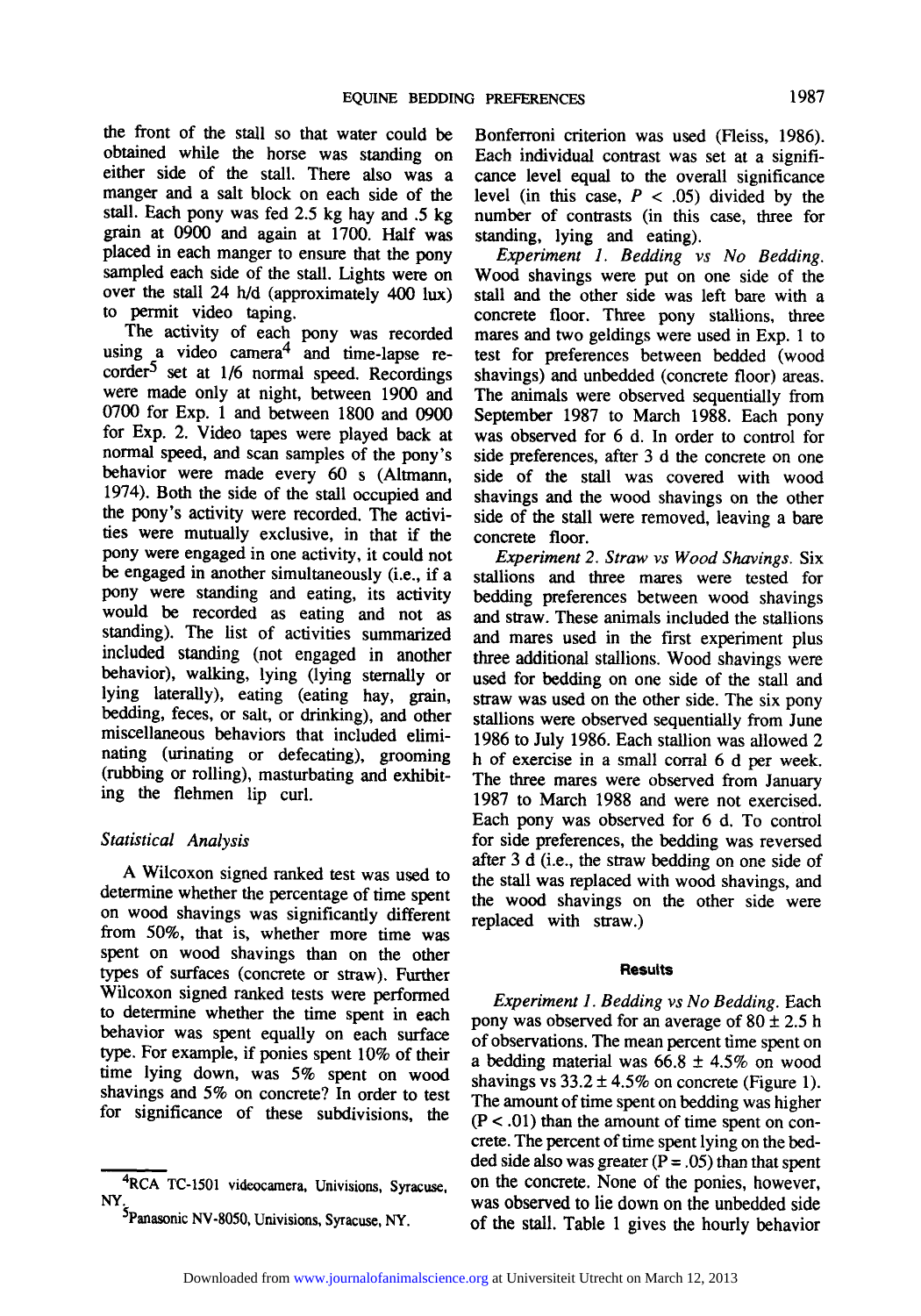

Figure 1. The percentage of time ponies Spent on bedded (wood shavings) and unbedded (concrete) areas. A significantly greater percentage of time was spent on the bedded side  $(P < 0.01$ . Wilcoxon signed rank test). Note that no lying occurred on the unbedded (concrete) area. The total height of the two columns combined equals 100%.

patterns or time budgets for the time period 1900 to 0600. Overall, time budgets were  $51.5 \pm 4.6\%$ SEM standing,  $30.3 \pm 3.2\%$  eating,  $12.6 \pm 2.7\%$ lying,  $2.7 \pm .60\%$  walking, and  $2.9 \pm .63\%$  in other activities.

*Experiment 2. Straw vs Wood Shavings.* Each pony was observed for an average of  $66 \pm 4$  h of observation. The mean percent time spent on a bedding material was  $52.5 \pm 6.4\%$  on wood shavings vs  $47.6 \pm 6.4\%$  on straw (P = .239) (Figure 2). Neither the total time spent on each type of bedding nor the time spent eating, standing, lying, or eliminating was significantly different on each bedding material. The time budgets were  $45.2 \pm 3.8\%$  standing,  $37.9 \pm 3.4\%$ eating,  $12.2 \pm 2.6\%$  lying,  $2.5 \pm .56\%$  walking, and  $2.24 \pm .33\%$  in other activities. If all the activities in which the ponies were standing (standing plus eating, grooming, etc.) are combined, the ponies spent 85% of their time standing.

There were individual differences in bedding preference and side (right vs left) preference. Three ponies spent >59% of their time on wood shaving bedding. These ponies included one mare and two stallions. Two other stallion spent >74% of their time on straw bedding. Four ponies spent roughly an equal amount of time on

both the woodchip and straw bedding. Three of these four ponies had a preference for the fight side of the stall, and spent 65.5%, 76.1% and 60.2% of their time on the right side, respectively. One of the four ponies preferred the left side of the stall and spent 69.6% of the time on the left. The overall mean preference for a side of the stall was not significant  $(P = .407)$ .

## **Discussion**

The ponies in this experiment showed a clear preference for bedded over nonbedded area. These preferences are similar to those of dairy cattle (Natzke et al., 1982) and of pigs (Fraser, 1985). The choice an animal makes appears to depend on whether it is standing or lying, i.e., on its activity state. Horses spend most of their time standing (Ruckebusch, 1972). While standing or eating, the horse may choose a surface that is more resilient. When choosing a place to lie down, they may be influenced not only by the softness of the surface, but also by the texture and insulative properties. The ponies' choice was clearly evident; they did not lie down on the concrete at all. If the experiment had not included the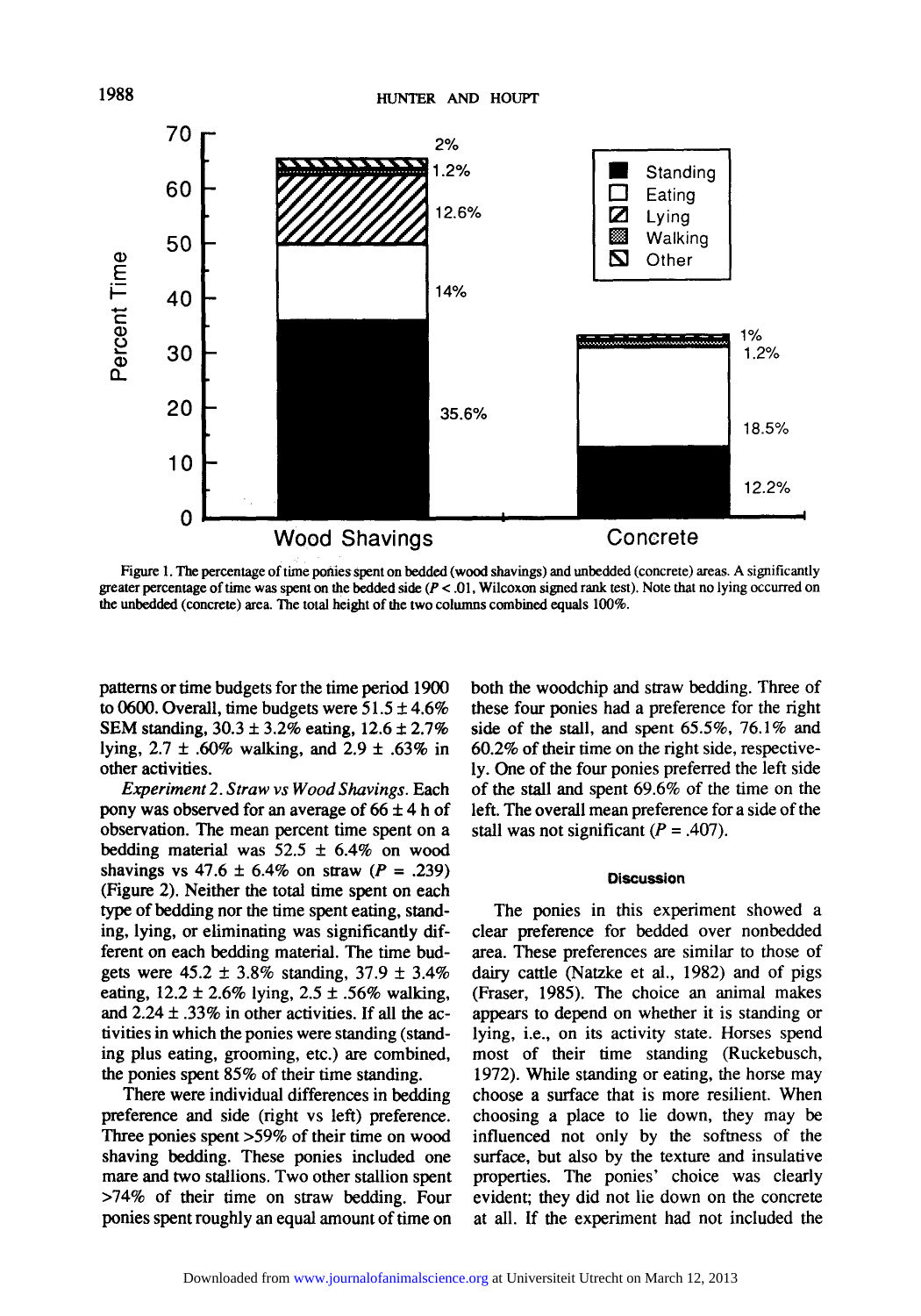|                                                 |                                                                                                                                                                                                                                                                                                                                                                                                                                                 |                            |                                                                                                                   |                                                                                   |                                                                              |                                                                                               | Time budgets by hours                                                                        |                                                                                               |                                                                                              |                                                                                              |                                                                                                                        |                                                                                             |
|-------------------------------------------------|-------------------------------------------------------------------------------------------------------------------------------------------------------------------------------------------------------------------------------------------------------------------------------------------------------------------------------------------------------------------------------------------------------------------------------------------------|----------------------------|-------------------------------------------------------------------------------------------------------------------|-----------------------------------------------------------------------------------|------------------------------------------------------------------------------|-----------------------------------------------------------------------------------------------|----------------------------------------------------------------------------------------------|-----------------------------------------------------------------------------------------------|----------------------------------------------------------------------------------------------|----------------------------------------------------------------------------------------------|------------------------------------------------------------------------------------------------------------------------|---------------------------------------------------------------------------------------------|
| <b>Rehavior</b>                                 |                                                                                                                                                                                                                                                                                                                                                                                                                                                 | 2000                       | g                                                                                                                 | 2200                                                                              | 2300                                                                         | 2400                                                                                          | $\frac{8}{5}$                                                                                | 880                                                                                           | 880                                                                                          | 8g                                                                                           | 0500                                                                                                                   | 880                                                                                         |
| Lying<br>Walking<br>Standing<br>Eating<br>)ther | ${}^3N = 8$ (2 geldings, 3 stallions and 3 marcs).<br>${}^b$ Mean $\pm$ SEM % total time budget. Each hour<br>$\begin{array}{rl} 3.31^{\text{b}}\text{c} \pm & .50 \\ 5.31^{\text{b}}\text{c} \pm & .50 \\ 5.51 \pm 2.73 & 7.20 \pm 2.02 \\ 45.75 \pm & .56 \\ 45.75 \pm & .56 \\ 41.48 \pm & 6.88 \\ \hline \end{array} \quad \begin{array}{rl} 2.48 \pm & .75 \\ 7.20 \pm & 2.02 \\ 1.90 \pm & 2.02 \\ 3.99 \pm & 5.13 \\ \hline \end{array}$ | $\frac{33.94 \pm 5.13}{4}$ | adds up to 100%.<br>85<br>25<br>25<br>$2.93 \pm 0.53$<br>5.10 ± 2.31<br>5.14 ± 5.7<br>2.44 ± 4.86<br>43.74 ± 5.90 | 88 34 34 35<br>88 34 34 35<br># # # # # #<br>ង<br>ភូមិ ភូមិ<br>ភូមិ ភូមិ<br>32.83 | $2.50 \pm 59$<br>12.49 ± 4.48<br>2.30 ± 7.65<br>45.41 ± 7.65<br>45.41 ± 5.57 | $2.99 \pm .88$<br>14.05 $\pm$ 3.50<br>2.21 $\pm$ 3.06<br>54.50 $\pm$ 3.06<br>54.50 $\pm$ 3.55 | $2.34 \pm .54$<br>$21.19 \pm 6.13$<br>$1.89 \pm .37$<br>$47.66 \pm 5.67$<br>$26.91 \pm 4.93$ | $2.78 \pm 0.59$<br>15.00 $\pm 3.30$<br>1.84 $\pm 4.4$<br>54.28 $\pm 5.41$<br>26.14 $\pm 3.74$ | $3.41 \pm 91$<br>$18.64 \pm 3.75$<br>$1.91 \pm 5.37$<br>$55.98 \pm 5.37$<br>$20.05 \pm 4.34$ | $3.11 \pm 0.90$<br>$16.33 \pm 4.03$<br>$3.09 \pm 1.41$<br>$49.6 \pm 6.50$<br>$49.6 \pm 5.33$ | ranges<br>Lages<br>$\begin{array}{r} 2.89 \\ 15.73 \\ 5.03 \\ 5.03 \\ 15.15 \\ 23.15 \\ 23.15 \\ 23.15 \\ \end{array}$ | $3.39 \pm .94$<br>$7.60 \pm 2.77$<br>$5.40 \pm 2.35$<br>$5.41 \pm 4.97$<br>$28.21 \pm 4.19$ |

,-1

9 ₹.

 $\Xi$ 

horse's normal sleeping hours of 0200 to 0500, the main effect may not have been observed, because daytime observations of the horses might not have revealed the preference for a bedded area and certainly would not have included much lying time.

Lying occupied a small part of the ponies' time budget, but that time is particularly important because, although horses can experience slow wave sleep while standing, they must lie down in order to undergo REM or paradoxical sleep (Dallaire and Ruckebusch, 1974; Hale and Huggins, 1979). The time at which most lying (and REM sleep) occurs is between midnight and 0500, as shown in Table 1 and in other studies of nocturnal behavior of horses (Keiper and Keenan, 1980). In the absence of suitable bedding, for example when they are housed on concrete or in a muddy paddock, horses may remain standing and become deprived of sleep.

The experiment evaluating the preference for bedding over no bedding was performed in the winter; different results might have been obtained in the summer. For example, Fraser (1985) found that, when straw was used as the bedding material and a bare concrete floor represented the unbedded area, the pigs' choice depended on the environmental temperature. At warmer temperatures they chose to rest on the concrete side, whereas at cooler temperatures they chose to rest on the straw. Evidently, the concrete provided a cool surface for relief from the heat, whereas the straw provided a means of conserving body heat at cooler temperatures. Horses may act similarly, but it should be noted that pigs lie down more often than horses do, and pigs, unlike horses, do not sweat, and therefore must regulate their body temperature by other means. Thus, pigs would be more apt than horses to use bedding to conserve body heat and concrete to reduce body heat.

There was not a marked preference for wood shavings, the material most familiar to the animals, suggesting that previous exposure was not a major factor. The two geldings had extensive exposure (years) to wood shaving bedding as well as to bare concrete. The other ponies had been on pasture with some exposure to wood shavings (run-in shed during winter months). There was no consistent preference in bedding type with regard to age or gender.

In the experiment in which two different beddings were tested, the ponies had individual

behavior includes eliminating, grooming, masturbating and flehmen.

COther 1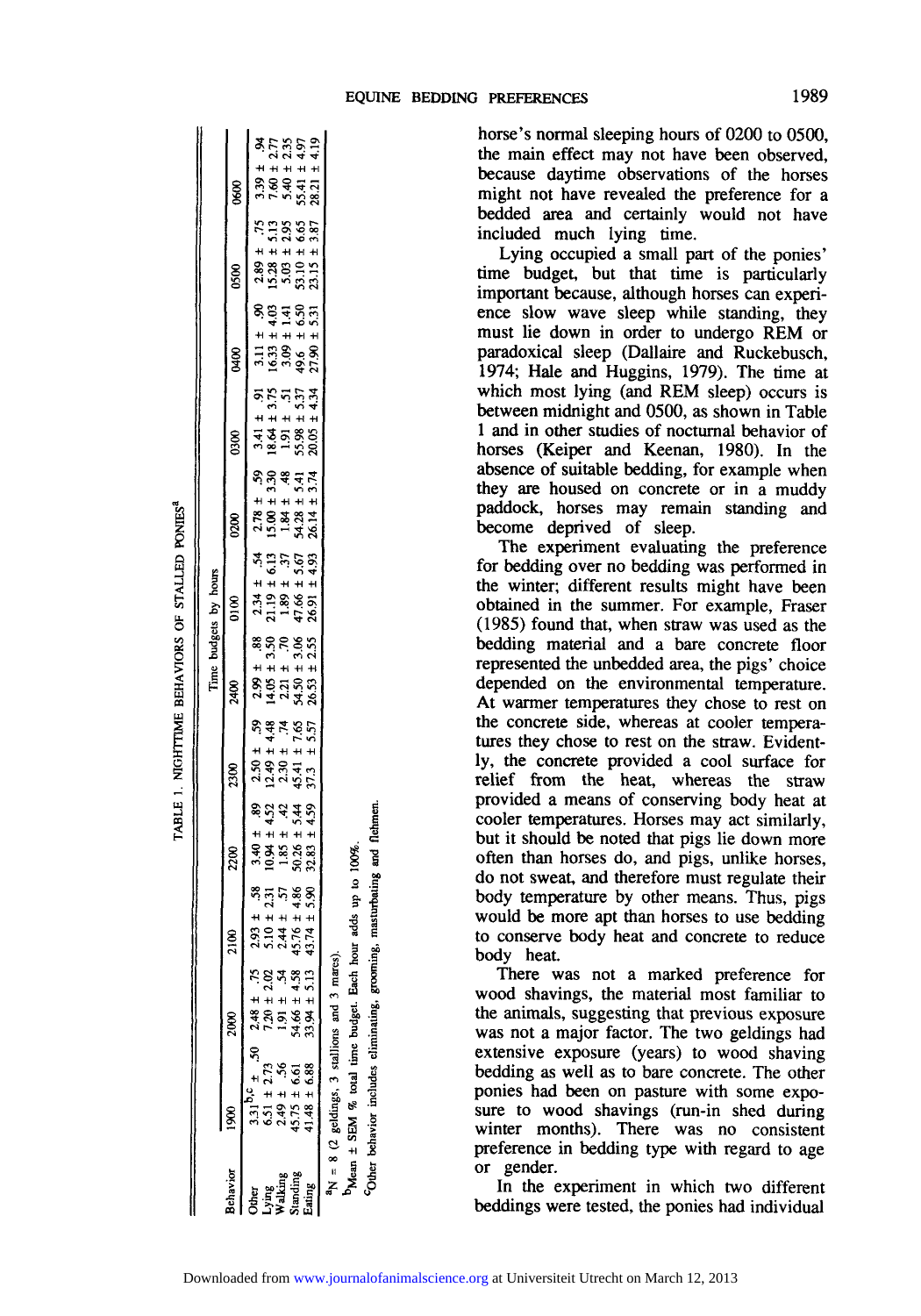

Figure 2. The percentage of time ponies spent on areas bedded with wood shaving and with straw. There was no significant difference between the time spent in each area. The total height of the two columns combined equals 100%.

preferences: three ponies preferred wood shavings and two preferred straw. The ponies that preferred straw had a stronger preference and spent >75% of their time on straw, whereas those that preferred wood shavings spent >59% of their time on wood shavings. Three ponies spent equal amounts of time on both bedding materials and had a preference for the fight side of the stall. Only one pony, which did not show a definite bedding preference, had a preference for the left side of the stall.

Weather and temperature also may have influenced the bedding preferences. The six stallions in the second experiment were tested during the summer months of June and July, whereas the mares were tested during the winter months of January to March. The insulation value of straw (.6 R/cm) is greater than that for wood shavings (.4 R/cm). Straw is less able to conduct heat than are wood shavings, and therefore, it is a better insulating material. Thus, the mares, tested in cooler weather, would be expected to prefer straw over wood shavings. However, none of the mares preferred straw. Yet, two of the stallions, although tested in the summer, did. Apparently, the difference in insulation values was not great enough to influence their preference. As in the first experiment, such factors as the texture, smell and dustiness of the bedding, the depth of the bedding, and the age and gender of the ponies could have influenced the results of the experiment.

In the second experiment, the time budgets for the ponies on the different bedding materials were not significantly different. That is, their activities on both beddings were quite similar; most of their time was spent standing and eating, and less time was spent lying, walking and engaging in other activities. This is another indication that the ponies did not consistently perform a behavior on one particular bedding.

In conclusion, this study showed that ponies strongly prefer bedding for lying. When given a choice of two beddings, all ponies do not have the same bedding preferences, but instead they have individual preferences for bedding material. Also, some ponies may be indifferent about their bedding material or they may have